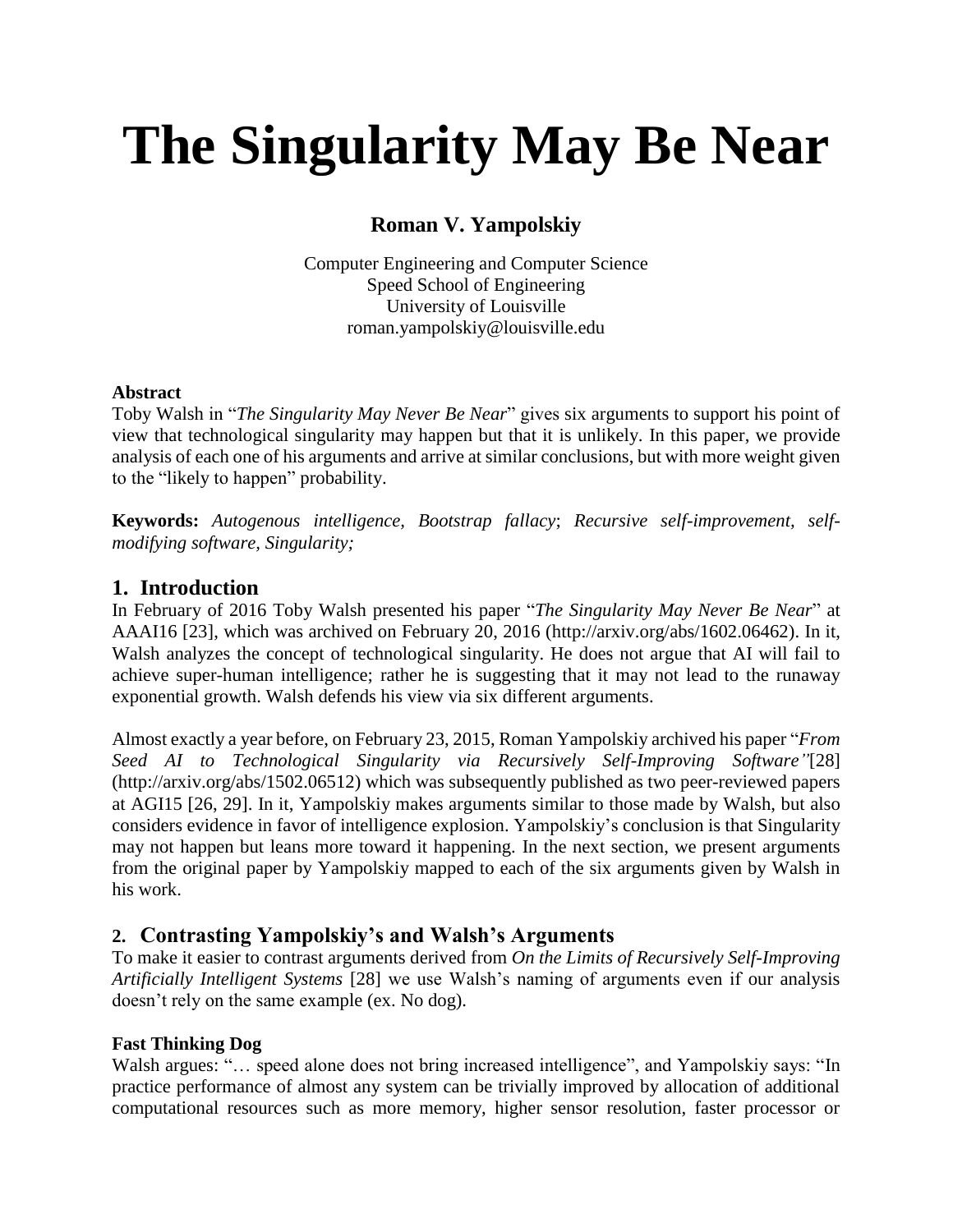greater network bandwidth for access to information. This linear scaling doesn't fit the definition of recursive-improvement as the system doesn't become better at improving itself. To fit the definition the system would have to engineer a faster type of memory not just purchase more memory units of the type it already has access to. In general hardware improvements are likely to speed up the system, while software improvements (novel algorithms) are necessary for achievement of meta-improvements." It is clear from the original paper that performance in this context is the same as intelligence and as most of our intelligence testing tools (IQ tests) are time based, increased speed would in fact lead to higher Intelligence Quotient, at least in terms of how we currently access intelligence.

## **Anthropocentric**

Walsh argues: "... that human intelligence is itself nothing special", and Yampolskiy says: "We still don't know the minimum intelligence necessary for commencing the RSI [Recursive Self-Improvement] process, but we can [argue] that it would be on par with human intelligence which we associate with universal or general intelligence [13], though in principal a sub-human level system capable of self-improvement can't be excluded [6]. One may argue that even human level capability is not enough because we already have programmers (people or their intellectual equivalence formalized as functions [18] or Human Oracles [24, 25]) who have access to their own source code (DNA), but who fail to understand how DNA (nature) works to create their intelligence. This doesn't even include additional complexity in trying to improve on existing DNA code or complicating factors presented by the impact of learning environment (nurture) on development of human intelligence. Worse yet, it is not obvious how much above human ability an AI needs to be to begin overcoming the "complexity barrier" associated with selfunderstanding."

## **Meta-intelligence**

Walsh argues: "...strongest arguments against the idea of a technological singularity in my view is that it confuses intelligence to do a task with the capability to improve your intelligence to do a task" and cites a quote from Chalmers [6] as an example - "If we produce an AI by machine learning, it is likely that soon after we will be able to improve the learning algorithm and extend the learning process, leading to AI+". Yampolskiy says: "Chalmers [6] uses logic and mathematical induction to show that if an AI<sub>0</sub> system is capable of producing only slightly more capable AI<sup>1</sup> system generalization of that process leads to superintelligent performance in AI<sup>n</sup> after n generations. He articulates, that his proof assumes that the *proportionality thesis,* which states that increases in intelligence lead to proportionate increases in the capacity to design future generations of AIs, is true."

## **Diminishing returns**

Walsh argues: "There is often lots of low hanging fruit at the start, but we then run into great difficulties to improve after this. … An AI system may be able to improve itself an infinite number of times, but the extent to which its intelligence changes overall could be bounded." Yampolskiy says, "… the law of diminishing returns quickly sets in and after an initial significant improvement phase, characterized by discovery of "low-hanging fruit", future improvements are likely to be less frequent and less significant, producing a Bell curve of valuable changes."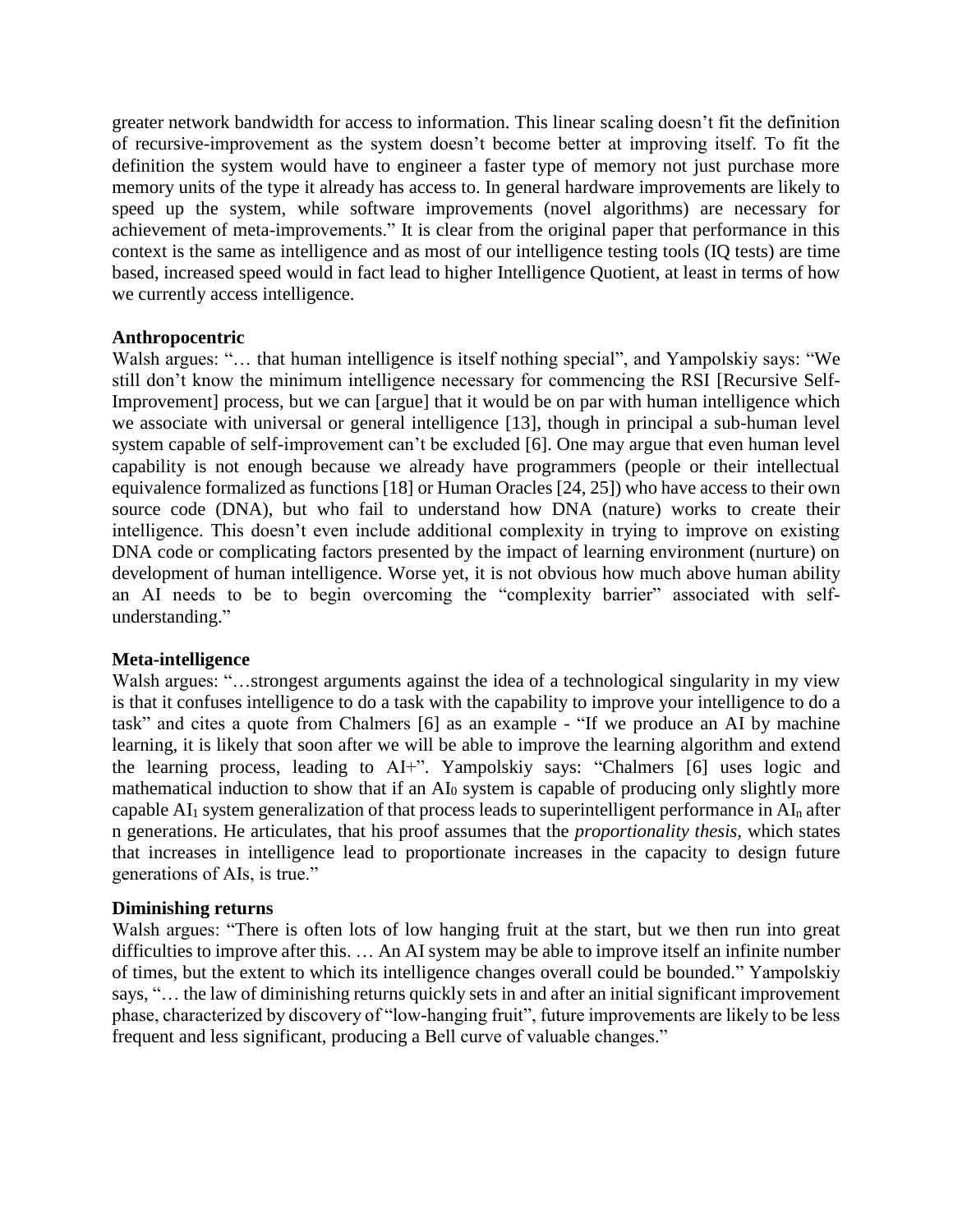## **Limits of intelligence**

Walsh argues: "There are many fundamental limits within the universe", Yampolskiy outlines such limits in great detail "First of all, any implemented software system relies on hardware for memory, communication and information processing needs even if we assume that it will take a non-Von Neumann (quantum) architecture to run such software. This creates strict theoretical limits to computation, which despite hardware advances predicted by Moore's law will not be overcome by any future hardware paradigm. Bremermann [4], Bekenstein [2], Lloyd [12], Anders [16], Aaronson [1], Shannon [19], Krauss [10], and many others have investigated ultimate limits to computation in terms of speed, communication and energy consumption with respect to such factors as speed of light, quantum noise, and gravitational constant." "In addition to limitations endemic to hardware, software-related limitations may present even bigger obstacles for RSI systems. Intelligence is not measured as a standalone value but with respect to the problems it allows to solve. For many problems such as playing checkers [17] it is possible to completely solve the problem (provide an optimal solution after considering all possible options) after which no additional performance improvement would be possible [14]."

## **Computational complexity**

Walsh argues: "… no amount of growth in performance will make undecidable problems decidable" and Yampolskiy says, "Other problems are known to be unsolvable regardless of level of intelligence applied to them [22]. Assuming separation of complexity classes (such as P vs NP) holds [27], it becomes obvious that certain classes of problems will always remain only approximately solvable and any improvements in solutions will come from additional hardware resources not higher intelligence."

## **3. Response to Walsh's Arguments**

In this section we provide novel analysis of all six arguments presented by Walsh and, via mapping provided in the previous section, revisit and critically analyze arguments made by Yampolskiy.

## **Fast Thinking Dog**

The argument intuitively makes sense, since nobody ever managed to train a dog to play chess. However, intuition is no match for a scientific experiment. Animals have successfully been trained to understand and even use human (sign) language and do some basic math. People with mental and learning disabilities, who have been long considered a "lost cause", have been successfully trained to perform very complex behaviors via alternative teaching methods and longer training spans. It is entirely possible that if one had thousands of years to train a dog it would learn to play a decent game of chess, after all it has a neural network very similar to the one used by humans and deep learning AI. It may be argued, that there is considerable evidence that language and some other capabilities are functions of specific brain structures that are largely absent from a dog. Thus, 1000s of years of training won't cut it and one would need millions of years of evolution to get a human-level intelligent dog. However some recent research has documented that people missing most of their brain could have near normal cognitive capacity [8] and even significant damage to parts of the brain could be overcome due to neuroplasticity [9] suggesting that brain structures are much more general. To transfer an analogy to another domain, Intel286 processor is not fast enough to do life speech recognition, but if you speed it up it is. Until an actual experiment can be performed on an accurately simulated digital dog, this argument will remain as nothing but speculation.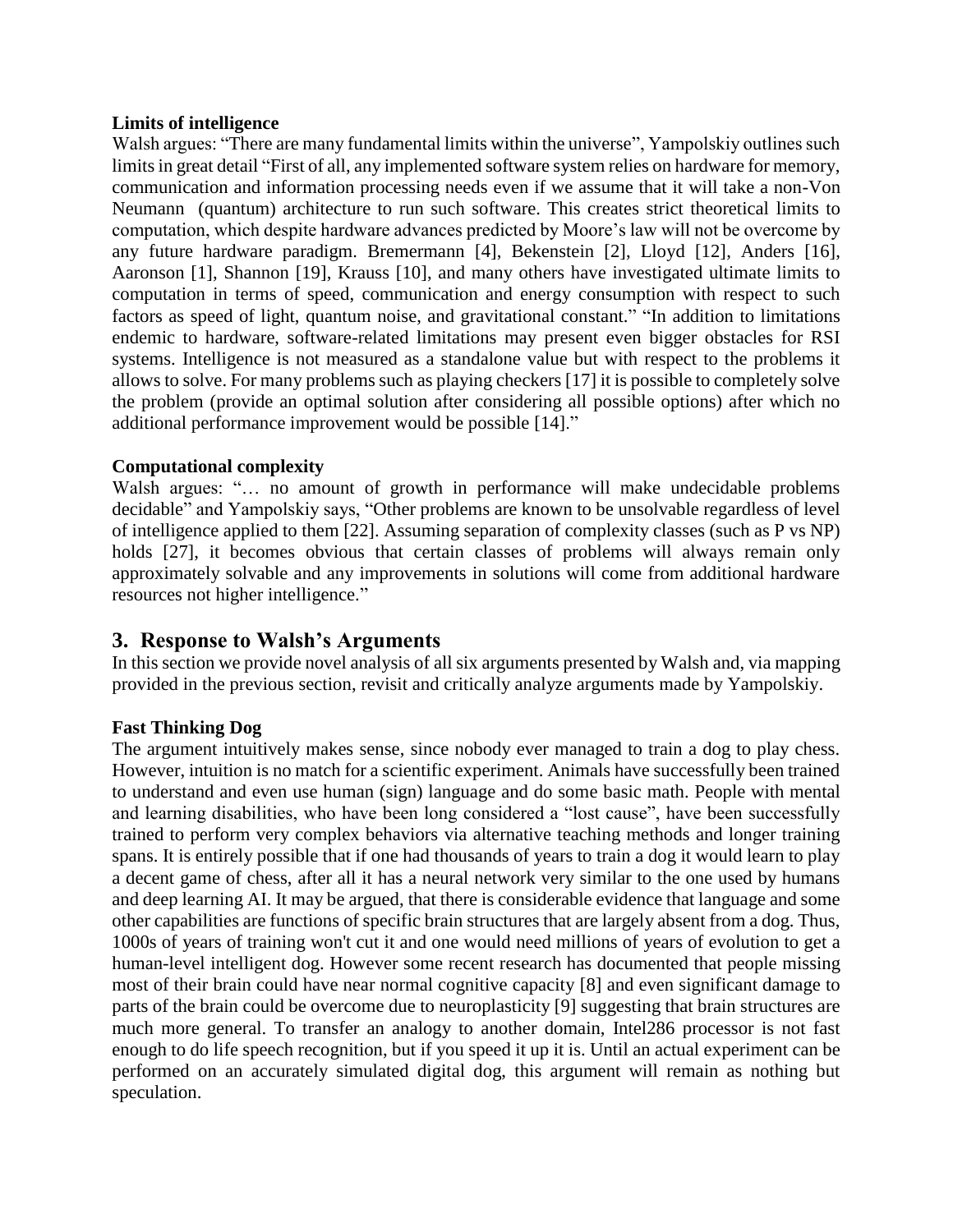#### **Anthropocentric**

The reason some experts believe ([3] - page 339; [11] - chapter 3) that human level of intelligence is special is not because of anthropocentric bias, but because of the Church-Turing Thesis (CTT). CTT states that a function over natural numbers is computable by a prototypical human being if and only if it is computable by some Turing Machine (TM), assuming such theoretical human has infinite computational resources similar to an infinite tape available to a TM. This creates equivalence between human level intelligence and a Universal Turing Machine, which is a very special machine in terms of its capabilities. However, it is important to note that the debate regarding provability of the CTT remains open [20, 5].

## **Meta-intelligence**

If the system is superior to human performance in all domains, as required by definition of superintelligence, it would also be superior in the domain of engineering/computer science/AI research. Potentially, it would be capable of improving intelligence of its successor up to any theoretical/physical limits which might represent an upper bound on optimization power. In other words, if it is possible to improve intelligence a superintelligent system will do so, but as such possibility remains a speculation, this is probably the strongest of all presented objections to intelligence explosion.

## **Diminishing returns**

It is a mathematical fact that many functions, while providing diminishing returns, continue diverging. For example, harmonic series:  $1+ 1/2 + 1/3 + 1/4 + 1/5 + ... = \infty$ , which is a highly counterintuitive result, yet is a proven mathematical fact. Additionally, as the system itself would be improving it is possible that the discoveries it will make with respect to future improvements will also improve in terms of their impact on the overall intelligence of the system. So while it is possible that diminishing returns will be encountered it is just as possible that returns will not be diminished.

## **Limits of intelligence**

While physical and theoretical limits to intelligence definitely exist they may be far beyond our capacity to get to them in practice and so will have no impact on our perception of machine intelligence appearing to be undergoing intelligence explosion. It is also possible that physical constants are not permanently set, but dynamically changing which has been demonstrated for some such physical "constants". It is also possible that the speed of improvement in intelligence will be below the speed with which some such constants will change. To bring an example from another domain, our universe can be said to be expending faster than the speed of light, with respect to distance between some selected regions, so even with travel at maximum theoretical speed (of light), we will never hit a limit/edge. So, again this is another open questions and limit may or may not be encountered in the process of self-improvement.

## **Computational complexity**

While it is certainly true that undecidable problems will remain undecidable, it is not a limitation on intelligence explosion as not a requirement to qualify as superintelligent and plenty of solvable problems exists at all levels of difficulty. Walsh correctly points out that most limitations associated with computational complexity are only problems with our current models of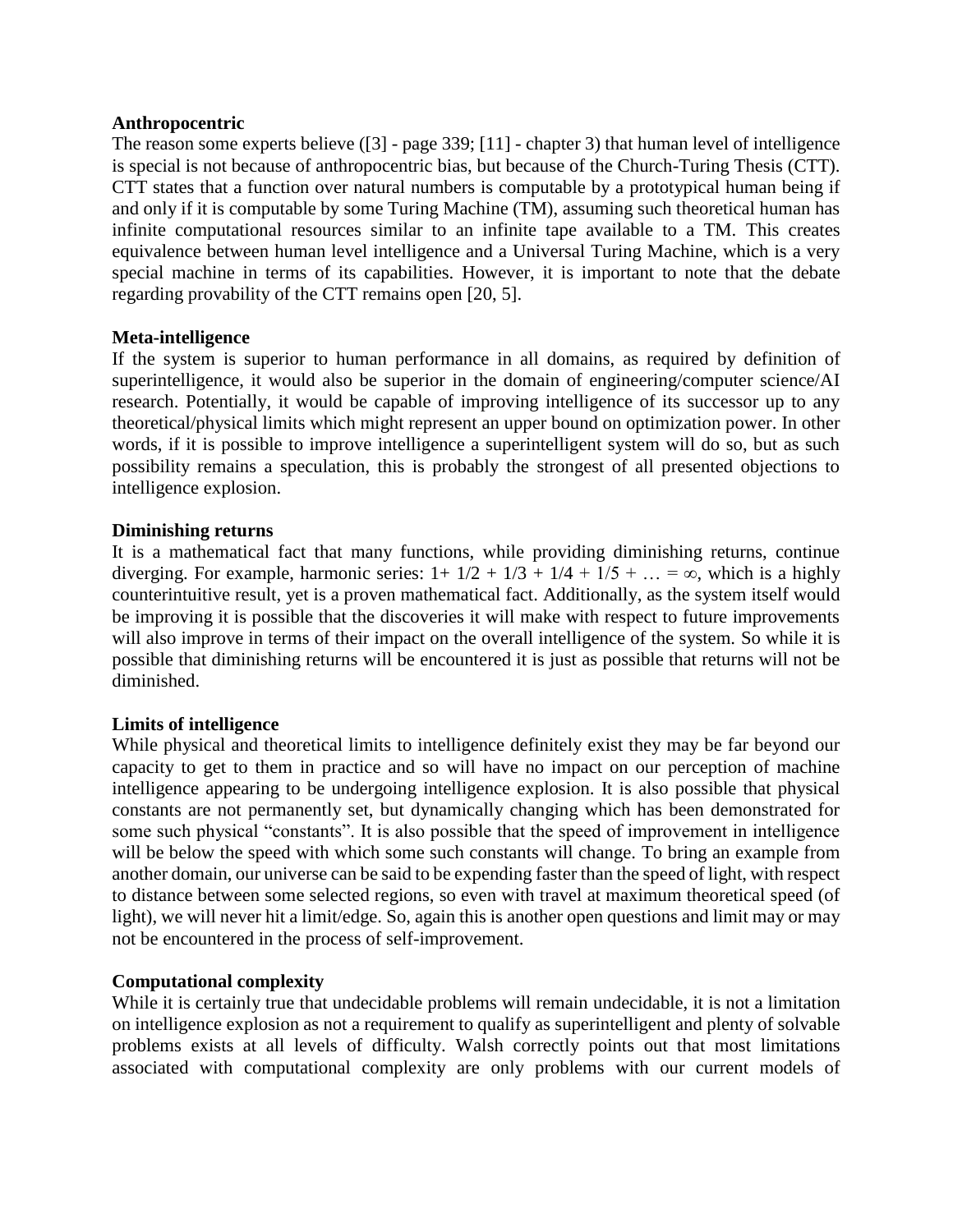computation and are avoided by switching to different paradigms of computation such as quantum computing and some, perhaps not yet discovered, implementations of hupercomputation.

## **4. Conclusions**

Careful side-by-side analysis of papers by Walsh and Yampolskiy shows an almost identical set of arguments against possibility of technological singularity. This level of successful replication in analysis is an encouraging fact in science and gives additional weight to shared conclusions, but in this paper we provide novel analysis of Walsh's/Yampolskiy's arguments which shows that they may not be as strong as initially appears. Future productive directions of analysis may concentrate on a number of inherent advantages, which may permit AI to recursively self-improve [21] and possibly succeed in this challenging domain: ability to work uninterrupted (no breaks, sleep, vocation, etc.), omniscience (complete and cross disciplinary knowledge), greater speed and precision (brain vs processor, human memory vs computer memory), intersystem communication speed (chemical vs electrical), duplicability (intelligent software can be copied), editability (source code unlike DNA can be quickly modified), near-optimal rationality (if not relying on heuristics) [15], advanced communication (ability to share cognitive representations complex concepts), new cognitive modalities (sensors for source code), ability to analyze low level hardware, ex. individual registers, addition of hardware (ability to add new memory, processors, etc.) [30]. The debate regarding possibility of technological singularity will continue. Interested readers are advised to read the full paper by Yampolskiy [28] as well as a number of excellent relevant chapters in Singularity Hypothesis [7] which address many arguments not considered in this paper.

## **Acknowledgements**

Author wishes to thank Toby Walsh for encouraging and supporting work on this paper as well as reviewers who provided feedback on an early draft and by doing so made the arguments presented in the paper much stronger.

## **References**

- [1] S. Aaronson, *Guest column: NP-complete problems and physical reality*, ACM Sigact News, 36 (2005), pp. 30-52.
- [2] J. D. Bekenstein, *Information in the holographic universe*, Scientific American, 289 (2003), pp. 58- 65.
- [3] N. Bostrom, *Superintelligence: Paths, dangers, strategies*, Oxford University Press, 2014.
- [4] H. J. Bremermann, *Quantum noise and information*, *Proceedings of the Fifth Berkeley Symposium on Mathematical Statistics and Probability*, 1967, pp. 15-22.
- [5] S. Bringsjord and K. Arkoudas, *On the Provability, Veracity, and Al-Relevance of the Church— Turing Thesis*, Church's Thesis After 70 Years, 1 (2006), pp. 66.
- [6] D. Chalmers, *The Singularity: A Philosophical Analysis*, Journal of Consciousness Studies, 17 (2010), pp. 7-65.
- [7] A. H. Eden, J. H. Moor, J. H. Soraker and E. Steinhart, *Singularity hypotheses: A scientific and philosophical assessment*, Springer Science & Business Media, 2013.
- [8] L. Feuillet, H. Dufour and J. Pelletier, *Brain of a white-collar worker*, Lancet (London, England), 370 (2007), pp. 262.
- [9] B. B. Johansson, *Brain plasticity and stroke rehabilitation The Willis lecture*, Stroke, 31 (2000), pp. 223-230.
- [10] L. M. Krauss and G. D. Starkman, *Universal limits on computation*, arXiv preprint astro-ph/0404510 (2004).